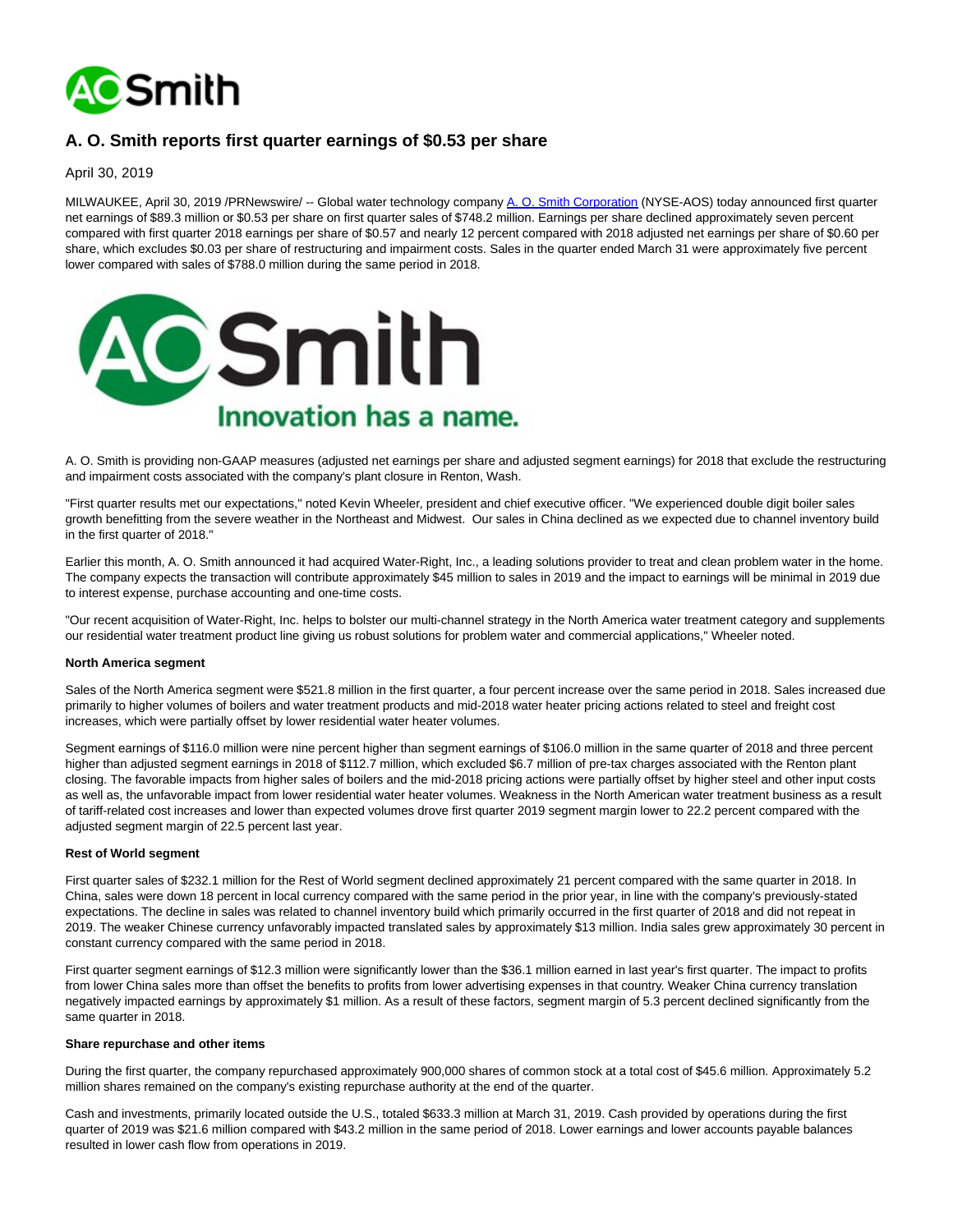#### **2019 outlook**

"We have updated our 2019 earnings per share guidance to a range of \$2.69 and \$2.75 per share, with no change to the midpoint, which represents a four percent increase compared with our 2018 adjusted earnings per share.

"We expect both operating segments to improve significantly in the second half of the year compared with the first half of 2019. We project significantly improved second half year-over-year performance, primarily in our North America segment as a result of weakness experienced in the third quarter of 2018," Wheeler concluded.

A. O. Smith will broadcast a live conference call at 10 a.m. Eastern Daylight time today. The call can be heard on the company's web site, [www.aosmith.com.](https://c212.net/c/link/?t=0&l=en&o=2450588-1&h=4246625212&u=http%3A%2F%2Fwww.aosmith.com%2F&a=www.aosmith.com) An audio reply of the call will be available on the company's web site after the live event.

### **Forward-looking statements**

This release contains statements that the company believes are "forward-looking statements" within the meaning of the Private Securities Litigation Reform Act of 1995. Forward-looking statements generally can be identified by the use of words such as "may," "will," "expect," "intend," "estimate," "anticipate," "believe," "forecast," "continue," "guidance" or words of similar meaning. All forward-looking statements are subject to risks and uncertainties that could cause actual results to differ materially from those anticipated as of the date of this release. Important factors that could cause actual results to differ materially from these expectations include, among other things, the following: a further weakening of the Chinese economy and/or a further decline in the growth rate of consumer spending or housing sales in China; negative impact to the company's businesses from international tariffs and trade disputes; potential weakening in the high efficiency boiler segment in the U.S.; significant volatility in raw material prices; inability of the company to implement or maintain pricing actions; potential weakening in U.S. residential or commercial construction or instability in the company's replacement markets; foreign currency fluctuations; the company's inability to successfully integrate or achieve its strategic objectives resulting from acquisitions; competitive pressures on the company's businesses; the impact of potential information technology or data security breaches; changes in government regulations or regulatory requirements; and adverse developments in general economic, political and business conditions in key regions of the world. Forward-looking statements included in this press release are made only as of the date of this release, and the company is under no obligation to update these statements to reflect subsequent events or circumstances. All subsequent written and oral forwardlooking statements attributed to the company, or persons acting on its behalf, are qualified entirely by these cautionary statements.

### **About A. O. Smith**

A. O. Smith Corporation, with headquarters in Milwaukee, Wis., is a global leader applying innovative technology and energy-efficient solutions to products manufactured and marketed worldwide. Listed on the New York Stock Exchange (NYSE), the company is one of the world's leading manufacturers of residential and commercial water heating equipment and boilers, as well as a manufacturer of water treatment and air purification products. For more, information visit [www.aosmith.com.](https://c212.net/c/link/?t=0&l=en&o=2450588-1&h=4246625212&u=http%3A%2F%2Fwww.aosmith.com%2F&a=www.aosmith.com)

### **A. O. SMITH CORPORATION Statement of Earnings** (condensed consolidated financial statements dollars in millions, except share data) (unaudited)

|                                                                                                                                                                                                       | <b>Three Months Ended</b><br>March 31, |    |                                               |  |
|-------------------------------------------------------------------------------------------------------------------------------------------------------------------------------------------------------|----------------------------------------|----|-----------------------------------------------|--|
|                                                                                                                                                                                                       | 2019                                   |    | 2018                                          |  |
| Net sales<br>Cost of products sold<br>Gross profit                                                                                                                                                    | \$<br>748.2<br>455.4<br>292.8          | \$ | 788.0<br>466.5<br>321.5                       |  |
| Selling, general and administrative expenses<br>Restructuring and impairment expenses<br>Interest expense<br>Other income<br>Earnings before provision for income taxes<br>Provision for income taxes | 184.7<br>2.0<br>(5.5)<br>111.6<br>22.3 |    | 192.9<br>6.7<br>2.3<br>(5.8)<br>125.4<br>26.6 |  |
| Net earnings                                                                                                                                                                                          | \$<br>89.3                             | \$ | 98.8                                          |  |
| Diluted earnings per share of common stock                                                                                                                                                            | \$<br>0.53                             | \$ | 0.57                                          |  |
| Average common shares outstanding (000's omitted)                                                                                                                                                     | 169,096                                |    | 173,351                                       |  |

### **A. O. SMITH CORPORATION**

**Balance Sheet**

(dollars in millions)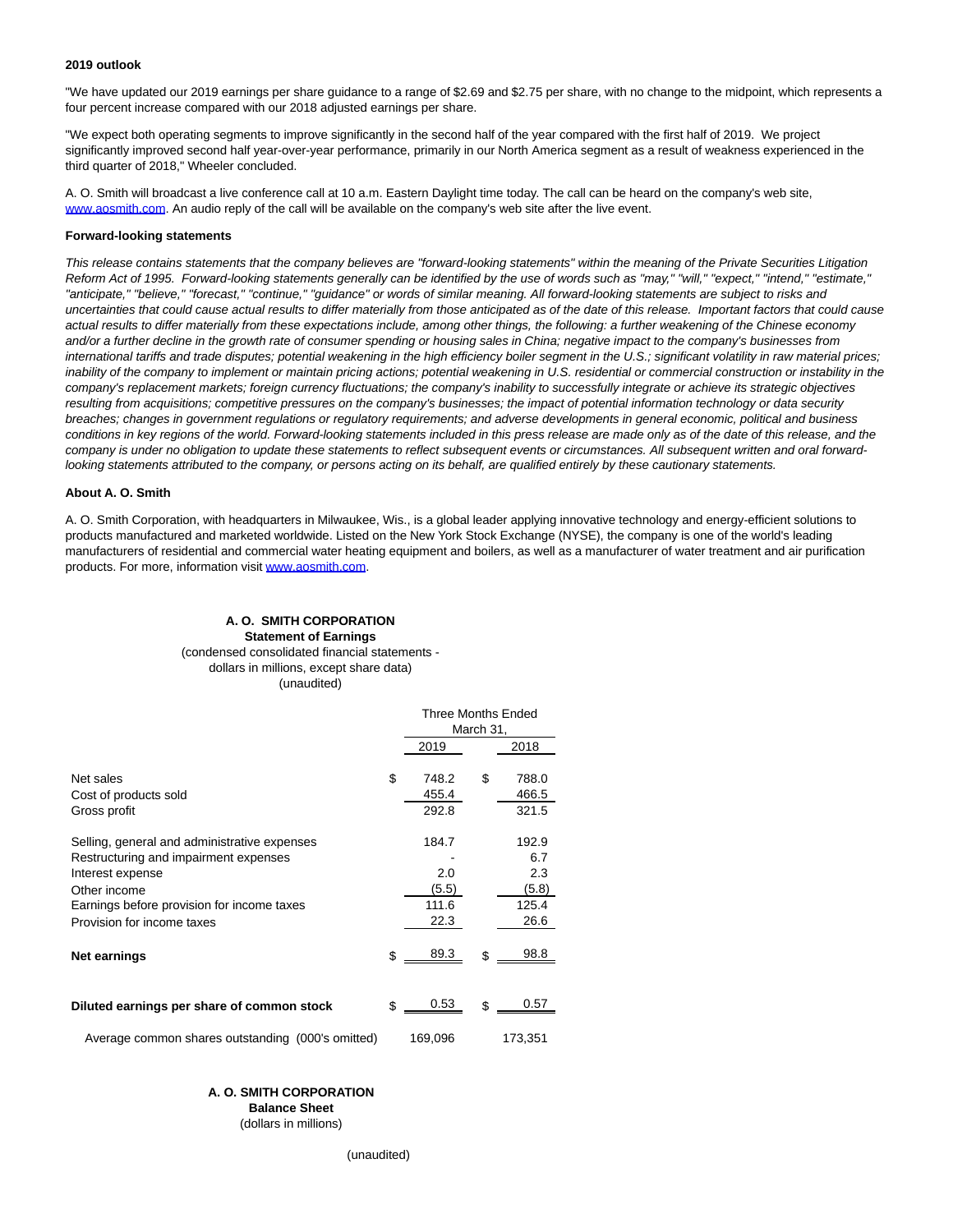|                                   | March 31,<br>2019 |    | December 31,<br>2018 |
|-----------------------------------|-------------------|----|----------------------|
| <b>ASSETS:</b>                    |                   |    |                      |
| Cash and cash equivalents         | \$<br>337.8       | S  | 259.7                |
| Marketable securities             | 295.5             |    | 385.3                |
| Receivables                       | 658.8             |    | 647.3                |
| Inventories                       | 319.7             |    | 304.7                |
| Other current assets              | 46.3              |    | 41.5                 |
| <b>Total Current Assets</b>       | 1,658.1           |    | 1,638.5              |
| Net property, plant and equipment | 549.9             |    | 540.0                |
| Goodwill and other intangibles    | 803.8             |    | 806.1                |
| Operating lease assets            | 49.7              |    |                      |
| Other assets                      | 82.0              |    | 86.9                 |
|                                   |                   |    |                      |
| <b>Total Assets</b>               | 3,143.5           | \$ | 3,071.5              |

### **LIABILITIES AND STOCKHOLDERS' EQUITY:**

| Trade payables<br>Accrued payroll and benefits<br><b>Accrued liabilities</b><br>Product warranties<br>Debt due within one year | \$<br>492.4<br>47.6<br>148.4<br>42.0<br>6.8 | S  | 543.8<br>79.4<br>120.4<br>41.7    |
|--------------------------------------------------------------------------------------------------------------------------------|---------------------------------------------|----|-----------------------------------|
| <b>Total Current Liabilities</b>                                                                                               | 737.2                                       |    | 785.3                             |
| Long-term debt<br><b>Pension liabilities</b><br>Operating lease liabilities<br>Other liabilities<br>Stockholders' equity       | 277.6<br>43.3<br>41.1<br>295.1<br>1.749.2   |    | 221.4<br>49.4<br>298.4<br>1,717.0 |
| <b>Total Liabilities and Stockholders' Equity</b>                                                                              | 3,143.5                                     | \$ | 3,071.5                           |

## **A. O. SMITH CORPORATION**

**Statement of Cash Flows**

(dollars in millions) (unaudited)

|                                                         | <b>Three Months Ended</b><br>March 31, |    |         |
|---------------------------------------------------------|----------------------------------------|----|---------|
|                                                         | 2019                                   |    | 2018    |
| <b>Operating Activities</b>                             |                                        |    |         |
| Net earnings                                            | \$<br>89.3                             | \$ | 98.8    |
| Adjustments to reconcile net earnings                   |                                        |    |         |
| to net cash provided by (used in) operating activities: |                                        |    |         |
| Depreciation & amortization                             | 20.2                                   |    | 17.9    |
| Stock based compensation expense                        | 8.7                                    |    | 6.5     |
| Net changes in operating assets and liabilities:        |                                        |    |         |
| Current assets and liabilities                          | (86.3)                                 |    | (70.4)  |
| Noncurrent assets and liabilities                       | (10.3)                                 |    | (9.6)   |
| <b>Cash Provided by Operating Activities</b>            | 21.6                                   |    | 43.2    |
| <b>Investing Activities</b>                             |                                        |    |         |
| Capital expenditures                                    | (20.9)                                 |    | (17.3)  |
| Investment in marketable securities                     | (48.5)                                 |    | (84.7)  |
| Net proceeds from sale of marketable securities         | 147.2                                  |    | 136.9   |
| <b>Cash Provided by Investing Activities</b>            | 77.8                                   |    | 34.9    |
| <b>Financing Activities</b>                             |                                        |    |         |
| Long-term debt incurred (repaid)                        | 63.0                                   |    | (117.3) |
| Common stock repurchases                                | (45.6)                                 |    | (33.1)  |
| Net payments from stock option activity                 | (1.6)                                  |    | (1.4)   |
| Dividends paid                                          | (37.1)                                 |    | (31.0)  |
| <b>Cash Used In Financing Activities</b>                | (21.3)                                 |    | (182.8) |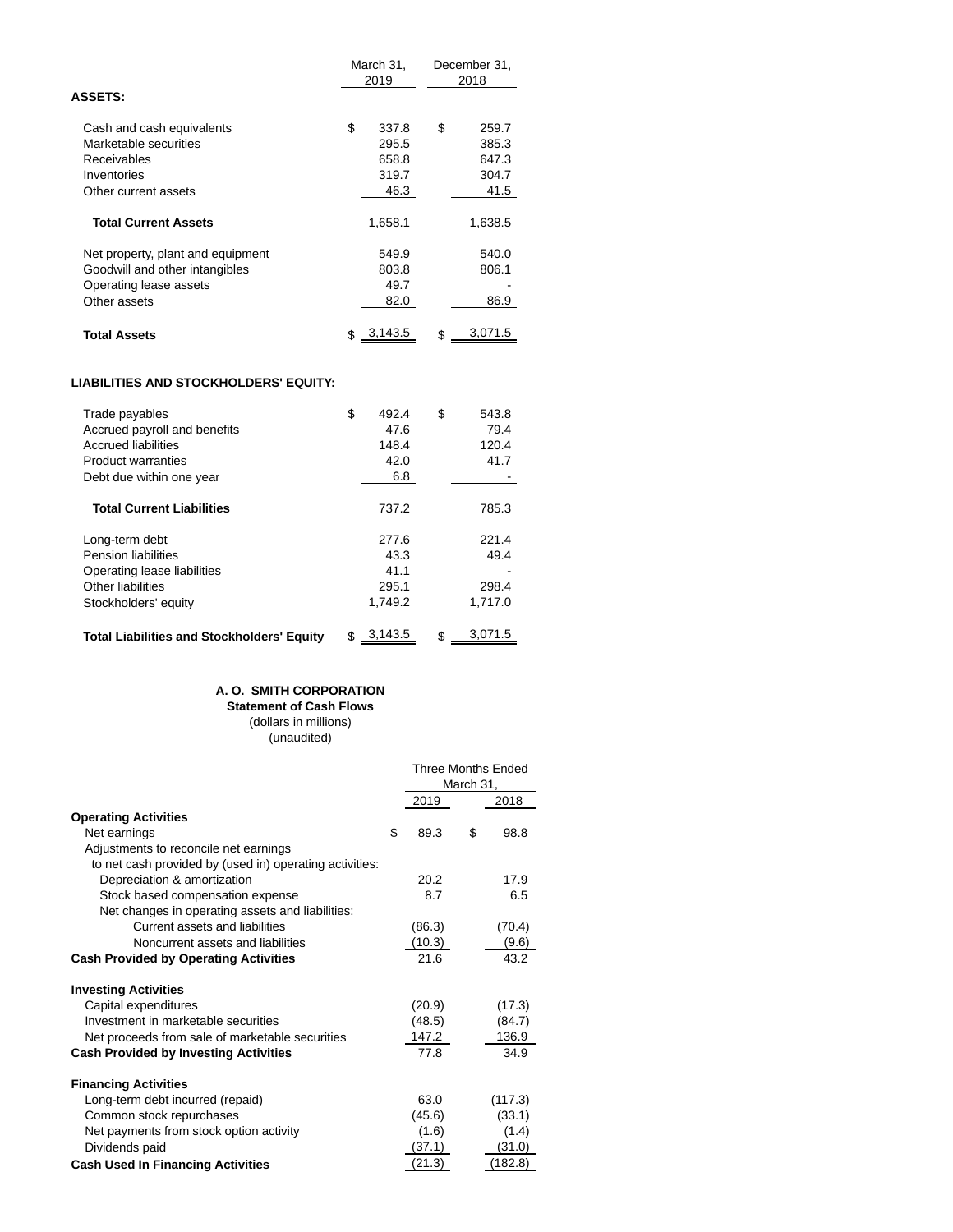| Net increase (decrease) in cash and cash equivalents<br>Cash and cash equivalents - beginning of period | 78.1<br>259.7 |   | (104.7)<br>346.6 |
|---------------------------------------------------------------------------------------------------------|---------------|---|------------------|
| Cash and Cash Equivalents - End of Period                                                               | \$337.8       | ፍ | 241.9            |

### **A. O. SMITH CORPORATION**

**Business Segments** (dollars in millions) (unaudited)

|                                                           | Three Months Ended |    |        |
|-----------------------------------------------------------|--------------------|----|--------|
|                                                           | March 31,          |    |        |
|                                                           | 2019               |    | 2018   |
| Net sales                                                 |                    |    |        |
| North America                                             | \$<br>521.8        | \$ | 501.7  |
| <b>Rest of World</b>                                      | 232.1              |    | 293.8  |
| Inter-segment sales                                       | (5.7)              |    | (7.5)  |
|                                                           | \$<br>748.2        | \$ | 788.0  |
| Earnings                                                  |                    |    |        |
| North America <sup>(1)</sup>                              | \$<br>116.0        | \$ | 106.0  |
| <b>Rest of World</b>                                      | 12.3               |    | 36.1   |
| Inter-segment earnings elimination                        |                    |    | (0.1)  |
|                                                           | 128.3              |    | 142.0  |
|                                                           |                    |    |        |
| Corporate expense                                         | (14.7)             |    | (14.3) |
| Interest expense                                          | (2.0)              |    | (2.3)  |
| Earnings before income taxes                              | 111.6              |    | 125.4  |
| Tax provision                                             | 22.3               |    | 26.6   |
| Net earnings                                              | \$<br>89.3         | \$ | 98.8   |
| (1)<br>includes restructuring and impairment expenses of: | \$                 | \$ | 6.7    |

### **A. O. SMITH CORPORATION Adjusted Earnings and Adjusted EPS** (dollars in millions, except per share data) (unaudited)

The following is a reconciliation of net earnings and diluted EPS to adjusted earnings (non-GAAP) and adjusted EPS (non-GAAP):

|                                                                       | <b>Three Months Ended</b><br>March 31. |         |  |
|-----------------------------------------------------------------------|----------------------------------------|---------|--|
|                                                                       | 2019                                   | 2018    |  |
| <b>Net Earnings (GAAP)</b>                                            | \$89.3                                 | \$98.8  |  |
| Restructuring and impairment expenses, before tax                     |                                        | 6.7     |  |
| Tax effect of restructuring and impairment expenses                   |                                        | (1.7)   |  |
| <b>Adjusted Earnings</b>                                              | \$89.3                                 | \$103.8 |  |
| <b>Diluted EPS (GAAP)</b>                                             | \$0.53                                 | \$ 0.57 |  |
| Restructuring and impairment expenses per diluted share, before tax   |                                        | 0.04    |  |
| Tax effect of restructuring and impairment expenses per diluted share |                                        | (0.01)  |  |
| <b>Adjusted EPS</b>                                                   | \$0.53                                 | \$ 0.60 |  |
|                                                                       |                                        |         |  |

 **A. O. SMITH CORPORATION Adjusted Segment Earnings**  (dollars in millions) (unaudited)